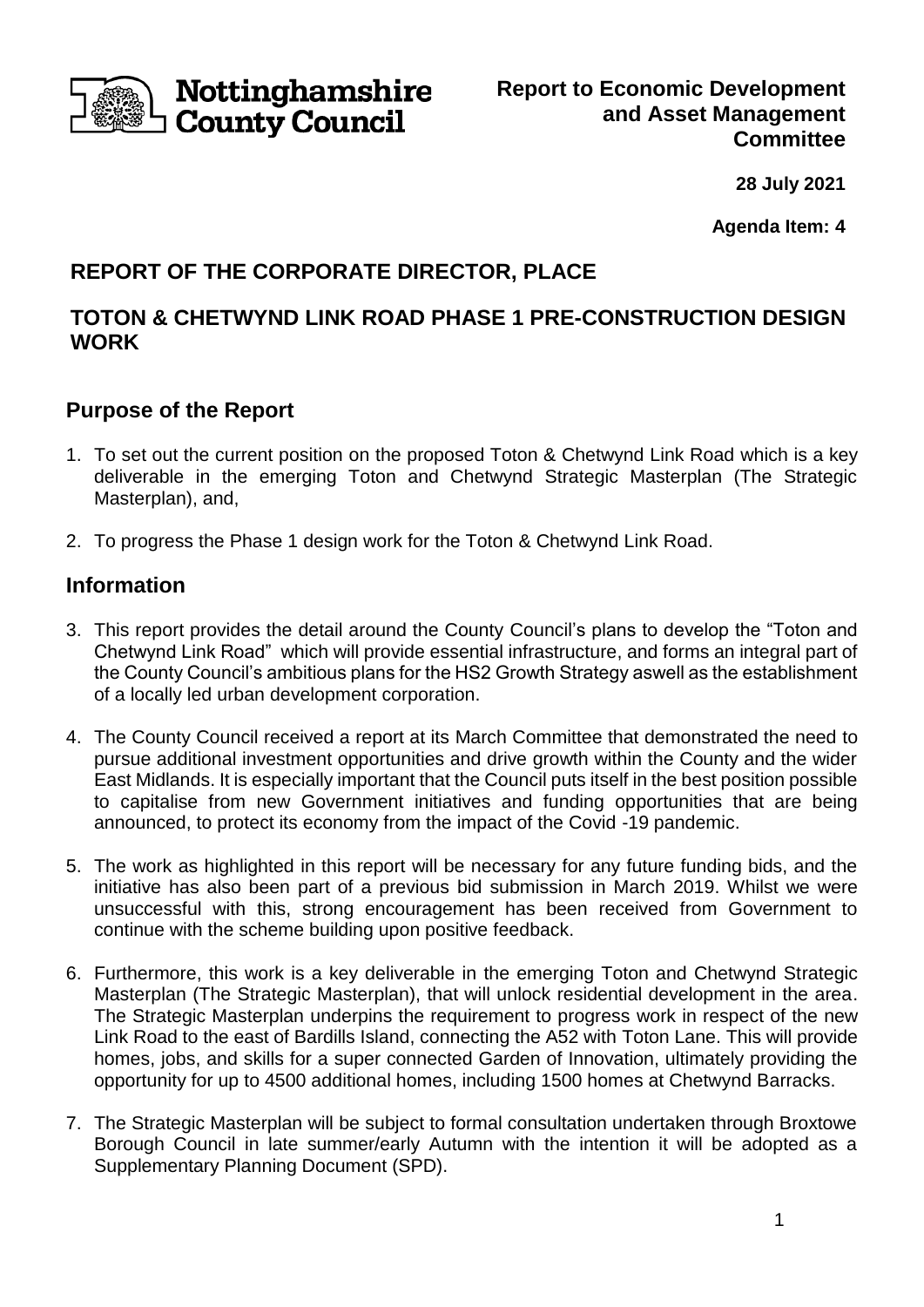8. In order to strengthen the proposals for any future bids Arc Partnership working with their supply chain will look in more detail at the practicalities of development and construction of The Link Road. It is this next phase of work which this report looks to progress and which will put the County Council in the best position to bid for future funds.

### **Proposal**

- 9. In accordance with the collaborative model and the Memorandum of Understanding (MOU) agreed between Arc Partnership and Via East Midlands and noted by Policy Committee on the 30 September 2020, to work collaboratively, the proposal is to undertake the Phase 1: Preconstruction Works for The Link Road, as recommended in a Feasibility Report for the Link Road undertaken by Arc Partnership / Balfour Beatty in November 2019.
- 10.The approach will be facilitated by Arc Regeneration, an evolving business unit within Arc Partnership, within this relationship, Arc Partnership acts as both a direct deliverer and enabler, drawing on the wider resources of its supply chain as 'virtual teams' handpicked to suit the needs of each individual project. It is intended to utilise this resource to expediently commission the work.
- 11.There are no barriers to procurement as Via and ARC are TECKAL Companies for Nottinghamshire County Council, under regulation 12 of the Public Contracts Regulations 2015. This enables the contract to be directly awarded.

### **Governance**

12.A Client Steering Group has been convened that is chaired by the Service Director, Investment and Growth and representatives from the EM Dev Co Programme Team, ARC Regeneration, Via East Midlands and Nottinghamshire County Council Highways Planning Function.

### **Programme**

- 13.Delivery of Stage 1: Preconstruction Works is programmed to take around five months as set out in the original Balfour Beatty Feasibility Study. Undertaking this work now will:
	- (i) enable a significant head start on the formal design process with the ability to move forward the design to the planning application stage at a much quicker pace, once full funding is secured.
	- (ii) enable the Business Case to be updated in accordance with a more advanced stage of design that will be informed by a contractor and updated market costs.
- 14.Alongside the work County Highways and EM Dev Co are undertaking further traffic modelling that will support discussions with the Highway Agency and an updated Business case.

### **Other Options Considered**

15.An options assessment was undertaken as part of the Local Access Route Options Assessment Report (OAR) undertaken for the HIF bid, in which the preferred option is being advanced through the Phase 1 pre–Construction Design Work.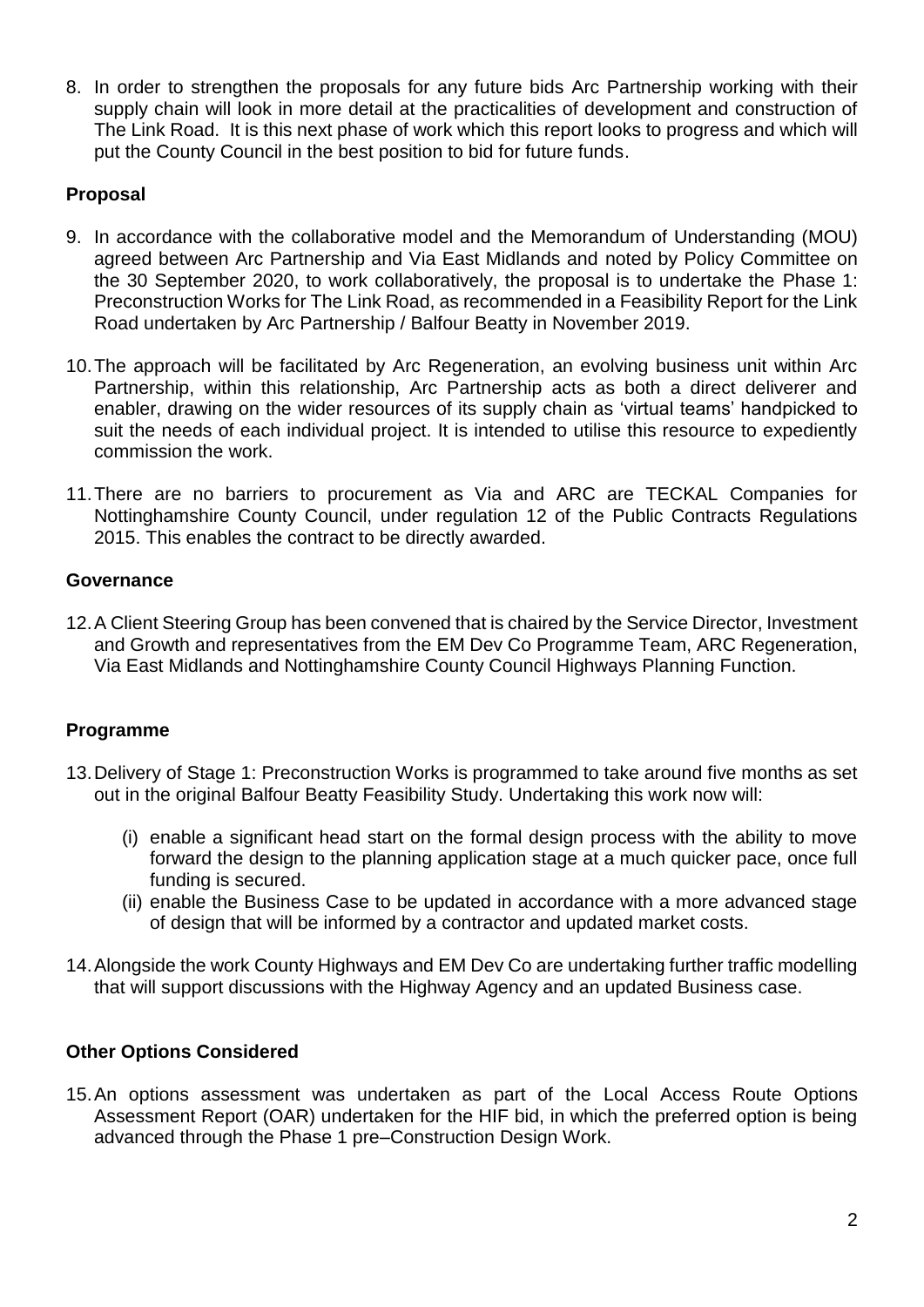#### **Reason for Recommendations**

16. To facilitate the preparation of funding bids for the Link Road that forms a key element of the Councils aspirations for advancing the East Midlands HS2 Growth Strategy and the aspirations set out in the Strategic Masterplan and forming part of the wider proposals for the establishment of a locally led urban development corporation.

### **Statutory and Policy Implications**

17.This report has been compiled after consideration of implications in respect of crime and disorder, data protection and information governance finance, human resources, human rights, the NHS Constitution (public health services), the public sector equality duty, safeguarding of children and adults at risk, service users, smarter working, sustainability and the environment and where such implications are material they are described below. Appropriate consultation has been undertaken and advice sought on these issues as required.

### **Financial Implications**

18.The work is being commissioned through Arc Partnership will be up to the sum of £100,000 for Stage 1: Preconstruction Costs. The full cost of the Link Road is estimated at circa £30m including acquisition costs. The expenditure proposed whilst modest in terms of the full cost required will give a significant benefit in progressing delivery at pace once full funding is available. The costs of the work will be funded by Arc and no funding from the County Council will be required.

### **Implications for Service Users**

19.The Council will help enable the delivery of major infrastructure in the Strategic Masterplan working alongside EM Dev Co, to the satisfaction of local residents, in which it can harness key benefits through unlocking major infrastructure and serving the needs and interests of Nottinghamshire residents.

### **RECOMMENDATIONS**

- 1) Note the current position on the proposed Toton & Chetwynd Link Road
- 2) Confirm the commissioning of Arc Partnership to undertake the Stage 1: Preconstruction Works undertaking Project Management and Cost Management, and securing the appointment of the professional teams in liaison with Via East Midlands, and to;
- 3) establish the requirements for the remaining preconstruction activities, construction programme and associated budget for subsequent consideration and approval by the appropriate committee; and
- 4) and to consider whether there are any action they require in relation to the issues contained within the report.

#### **Adrian Smith Corporate Director, Place**

**For any enquiries about this report please contact:** Matthew Neal, Service Director for Investment and Growth, Place Department, Matthew.Neal@nottscc.gov.uk , Tel: 0115 977 3822